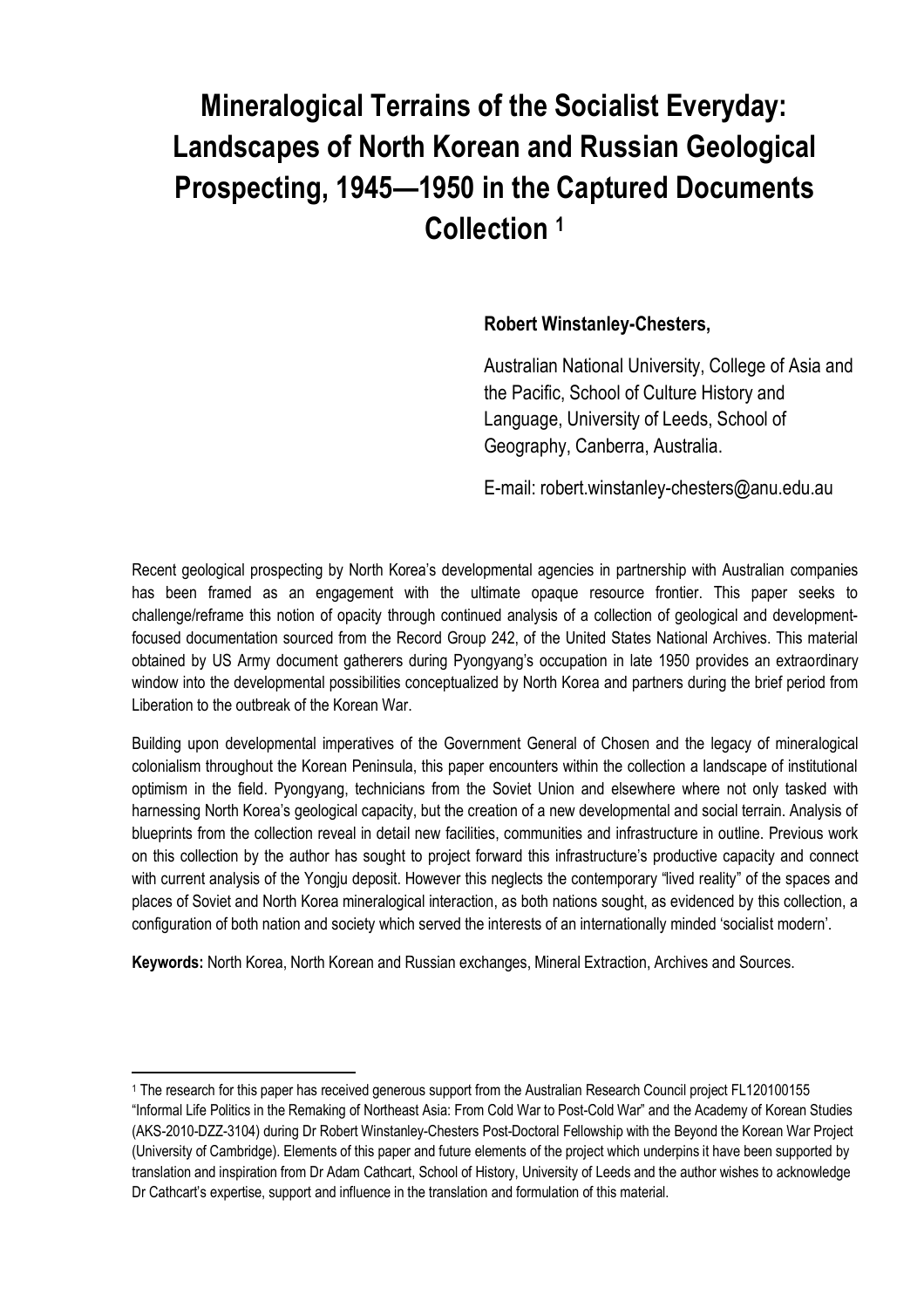## **Минералогические рельефы социалистической повседневности: геологоразведочные ландшафты Северной Кореи и России, 1945—1950 гг. из коллекции трофейных документов**

**Роберт Уинстэнли-Честерс**, доктор наук, научный сотрудник Школы истории культуры и языка, Азиатско-Тихоокеанского колледжа Австралийского национального университета, внештатный научный сотрудник Школы географии Лидского Университета, Канберра, Австралия.

E-mail: robert.winstanley-chesters@anu.edu.au.

Недавние геологические изыскания, проведённые геологоразведочными учреждениями Северной Кореи совместно с Австралийскими компаниями, ранее были представлены как приглашение к сотрудничеству с совершенно непрозрачной картиной сырьевой периферии. В данной статье делается попытка критики/пересмотра данного подхода на основании продолжительного анализа собранной геологической и инженерной документации, полученной из блока записей 242 из Государственного архива США. Данный материал, найденный сборщиками документов армии США во время оккупации Пхеньяна в конце 1950-х гг., позволяет увидеть перспективы развития, намеченные Северной Кореей и её партнёрами во время короткого периода Освобождения и до начала Корейской войны.

На основании императивов промышленного развития, принятых во времена японского генералгубернаторства, и наследия минералогического колониализма на Корейском полуострове, в рамках исследований был выявлен набор ландшафтов, представляющих инфраструктурный потенциал эксплуатационных возможностей. Пхеньян, а также технический персонал из Советского Союза и других стран ставили задачу не только освоить геологический потенциал Северной Кореи, но и создать новый производственный и социальный ландшафт. Анализ чертежей из собранной коллекции позволяет детально представить новые мощности, структуру социальной организации и даже схематично всю инфраструктуру в целом. Предыдущая работа автора над данной коллекцией была направлена на изучение производственного потенциала инфраструктуры в соединении с актуальным анализом месторождения Йонджу. Однако такой подход не учитывает «истинную реальность» пространств и мест советского и северокорейского взаимодействия в сфере минералогии, поскольку обе страны, как показывают данные коллекций, стремились к такой организационной структуре государства и общества, которая отвечала бы их внешнеполитическим интересам, ориентированным на «социалистический модерн».

**Ключевые слова:** Северная Корея, взаимодействие России и Северной Кореи, добыча полезных ископаемых, источниковедение.

"The REE resource potential of the DPRK [North Korea], while estimated to be massive has only been lightly explored to date. Given the major economic significance of the effective utilisation of these important minerals to the DPRK, we look forward to working in close co-operation with our partner to progress the development of this excellent opportunity" [37].

 $\langle$  >

North Korea's developmental and mineralogical terrains of course do not emerge fully formed from the will and mind of Kim Il Sung. Accordingly a brief historical overview of mineralogical and geological exploration in the Northern half of the Korean peninsula is